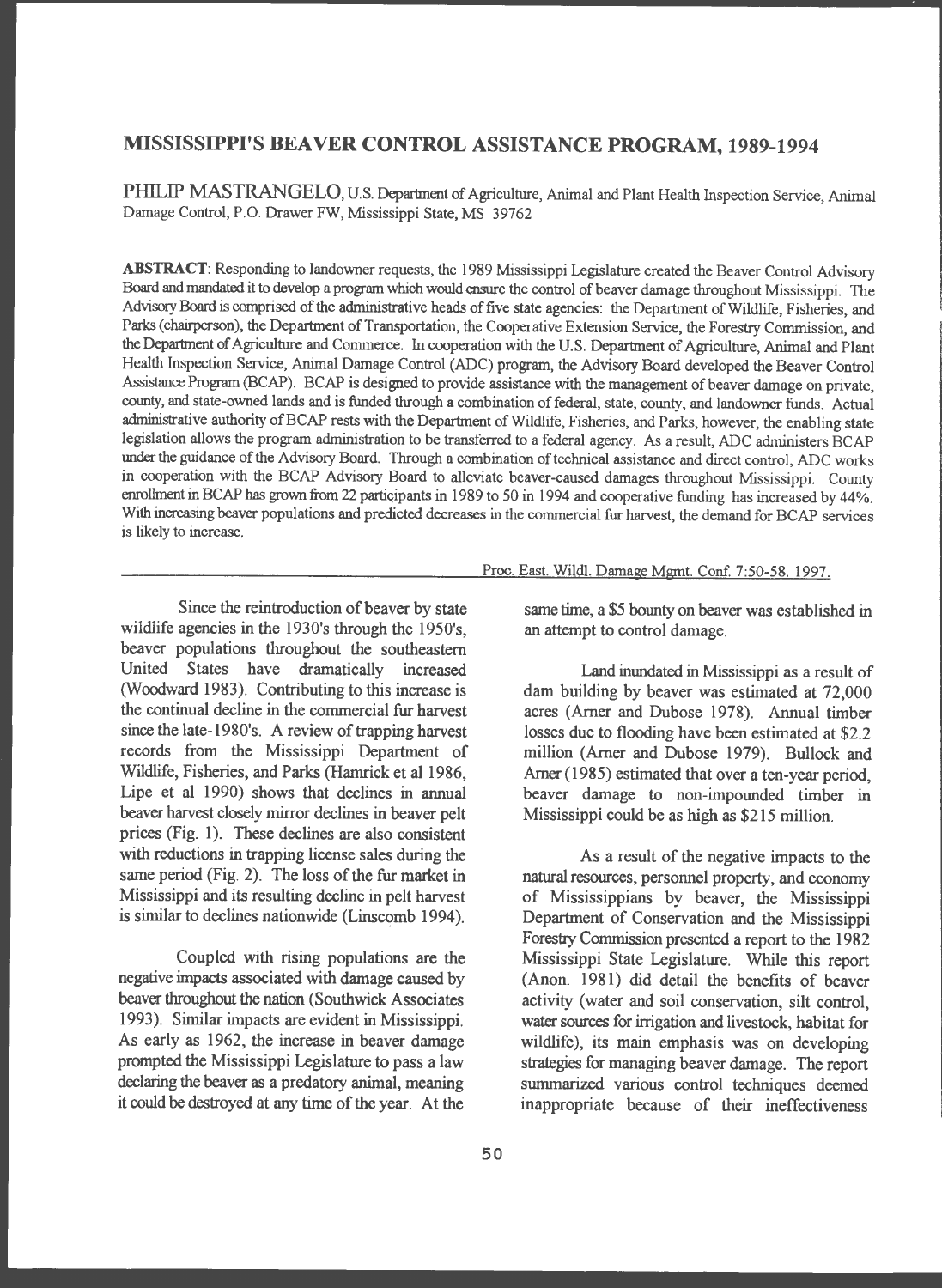(poisons, chemosterilants, alligators for biological control, and a bounty system). It also stated that hunting was an inappropriate control technique because it "often encourages the illegal taking of other furbearers and game animals" and therefore should be "limited to professional agency personnel or rigidly controlled by an enforceable permit system." In addition, the report addressed trapping as a viable control option and mentioned a recently formed Beaver Cooperative Association which was established to provide trappers and landowners an economic incentive to trap beaver.<sup>1</sup> Another option discussed was the use of state wildlife agency personnel to conduct trapping programs. However, this proposal was determined to be inappropriate because of the cost to implement it. The use of an extension program involving a combination of trapper training and public education was identified as the most cost efficient option for resolving the beaver problem.

# **CREATION OF BCAP**

From 1982 until 1989 no further action was taken by the Mississippi Legislature. In 1989 the Legislature created the Mississippi Beaver Control Advisory Board which is comprised of the administrative heads of the Mississippi Department of Wildlife, Fisheries, and Parks (MDWFP), the Mississippi Forestry Commission (MFC), the Mississippi Department of Transportation (MOOT), the Mississippi Department of Agriculture and Commerce (MDAC), and the Mississippi Cooperative Extension Service (MCES). The Advisory Board was mandated to develop a program for the control of beaver damage on private and state-owned lands. To comply with its mandate, the Board developed the Beaver Control Assistance Program (BCAP). BCAP incorporates many of the same recommendations originally made in the report to the <sup>1982</sup> Legislature: BCAP relies on trapping, snaring, and hunting as damage abatement methods; an extensive public education program is used to teach interested landowners trapping methods; and BCAP is administered by a "professional agency ." Language in the enabling state legislation has allowed the Advisory Board to enter into a cooperative agreement with the U.S. Department of Agriculture, Animal and Plant Health Inspection Service, Animal Damage Control (ADC). Through this cooperative agreement, ADC administers BCAP under the guidance of the members of the Advisory Board (Fig. 3).

#### **BCAP FUNDING**

BCAP operates through a combination of federal, state, county, and landowner funding. Federal funding has remained at \$100,000 since 1989 (Fig. 4). In 1994, state funding consisted of \$264,000 in general funds appropriated to the MDWFP (\$164 ,00) and the MOOT (\$100,000). Currently, non-federal dollars represent 80% of the BCAP budget while the remaining 20% consists of federal funds.

County participation in BCAP has steadily increased in the past six years (Fig. 5). Current funding allows 50 of Mississippi's 82 counties to participate in BCAP. Invitations to enroll in BCAP are sent to all counties annually. Member counties receive priority for renewing their contracts. Any available BCAP memberships are awarded on a first-come, first-served basis . The annual participation fee is \$2,000 per county and is usually paid by the County Board of Supervisors .

Landowner fees provide another source of funding for BCAP. If work conducted on their property reduces beaver damage to county or state roads, landowners are not assessed a fee. However, work conducted for the sole benefit of private property is charged to the respective landowner. Landowners are charged \$40 per visit (with a visit defined as 4 hours), excluding the initial visit. An

<sup>&</sup>lt;sup>1</sup>The Beaver Cooperative Association (BCA) was established in 1977 by representatives of the Mississippi Association of Conservation Districts. The goal of the BCA was to control the beaver population in Mississippi by developing economic markets for beaver pelts in order to stimulate trapping. The BCA eventually failed for a nwnber of reasons, primarily which was the low value of southern furs (Woodward 1983)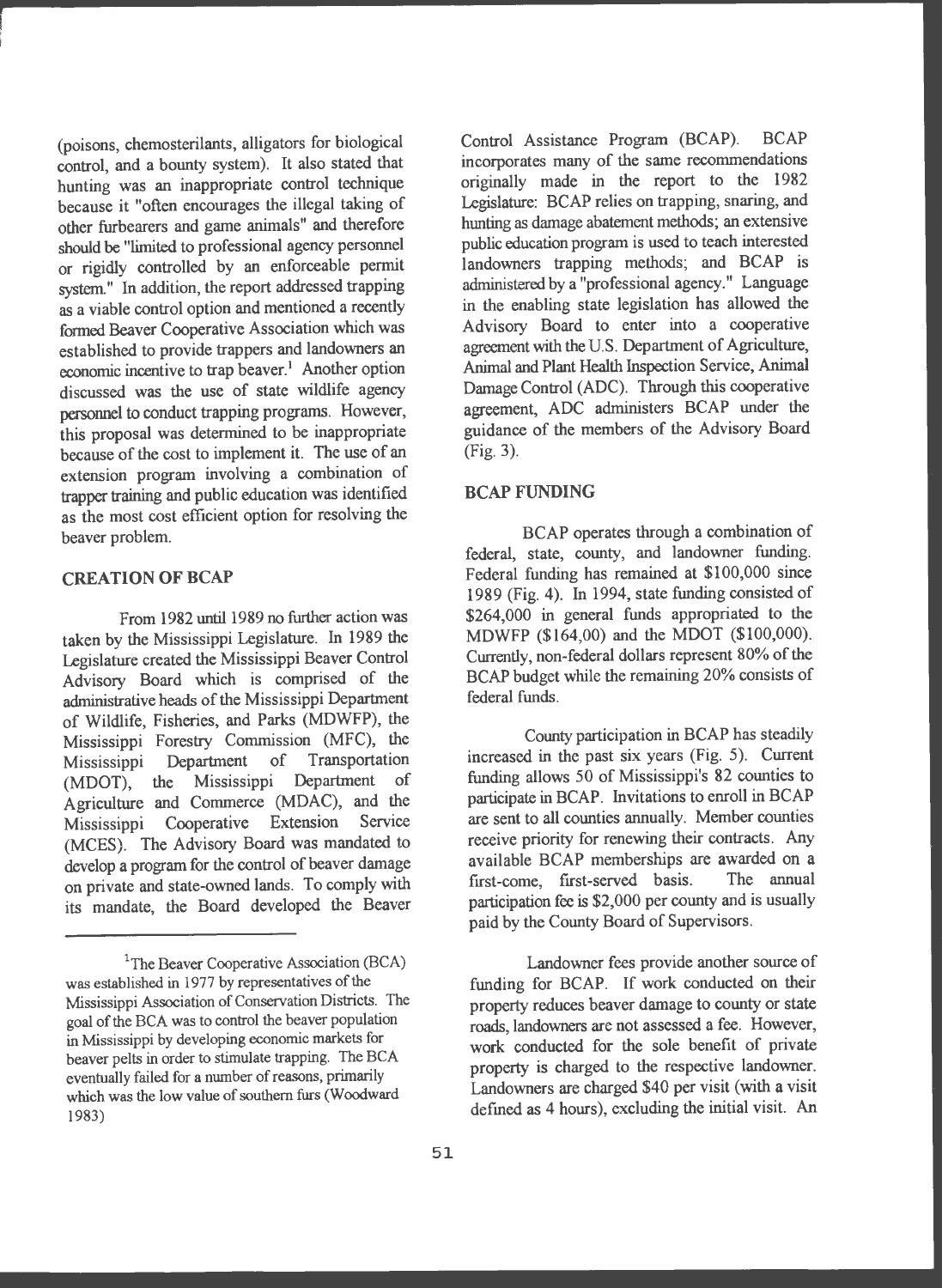additional fee of \$25 is charged for each dam that is removed with explosives. In the past six years, 550 private landowner projects have been conducted. Landowner fees have ranged from \$5 to \$1,400 with an average of \$83.

Additional funds for BCAP are generated through the sale of beaver castor. The scent glands are sold to an American buyer who eventually resells them to European markets for use in the perfume industry. Since 1990, total sales have <sup>y</sup>ielded \$20,000 which has been deposited into the BCAP account.

### **BCAP PROCEDURES**

Participation in BCAP provides counties with up to 40 days of service by ADC personnel per year. County Supervisors prioritize where these 40 days of work will be spent: addressing beaver damages to private lands, county road systems, or other non-private lands, or any combination of the three. All work conducted on these three land classes is charged to the county's allotted 40 days of service.

Assistance is also provided state-wide to the MOOT to assist with beaver impacts to state highways. All work conducted on private property for the benefit of state roads is conducted at no cost to landowners. Work conducted in BCAP member counties for the protection of state highways is not charged to the county's 40 days of allotted service.

ADC Specialists are assigned to work in 3- 4 BCAP member counties and also in 1-3 nonmember counties where they work solely on resolving beaver damage to state maintained property. Throughout the year, the Specialists alternate their work schedules between each of their assigned counties.

# **BCAP'S TECHNICAL ASSISTANCE PROGRAM**

The extent of beaver damage in Mississippi is so great that BCAP cannot possibly address all

problems. As a result, technical assistance is provided to groups or individuals for their use in resolving wildlife damage conflicts. Technical assistance includes training workshops, demonstrations, verbal or written instruction, or may include the loaning of damage abatement equipment.

From 1989-1994 ADC received over 500 written or telephone requests for information on beaver damage management. In addition, more than 200 instructional sessions on control techniques were provided to groups or individuals. Similar information has been shared through the media with over 30 newspaper articles or television newscasts. ADC personnel have conducted these technical assistance programs in cooperation with the MDWFP, the MFC, and the MCES. Information on the management of beaver damage is also provided to students through lectures presented in a wildlife damage management course which has recently been incorporated into the wildlife curriculum at Mississippi State University. This course is team taught by Mississippi ADC personnel.

Through BCAP, ADC has also conducted field trials on various designs of culvert exclusion devices and tree guards. Information on the use of these devices has been provided to road maintenance personnel, landowners, and municipalities.

Another technical assistance service available to landowners through BCAP is information on using beaver-impounded water for the benefit of other wildlife. In 1995, ADC entered into an agreement with Ducks Unlimited (DU) through which DU purchases the materials required to build beaver pond levelers similar in design to those developed at Clemson University (Wood et al 1991, Wood and Woodward 1992). For a nominal fee, ADC installs these devices for landowners who are willing to use beaver ponds for waterfowl habitat. These levelers allow for the seasonal draining of flooded areas so that foods favored by waterfowl can be planted or allowed to naturally regenerate (Nassar et al 1993). A total of 6 leveler devices have been installed on 5 properties in 5 counties. To date, approximately 120 acres of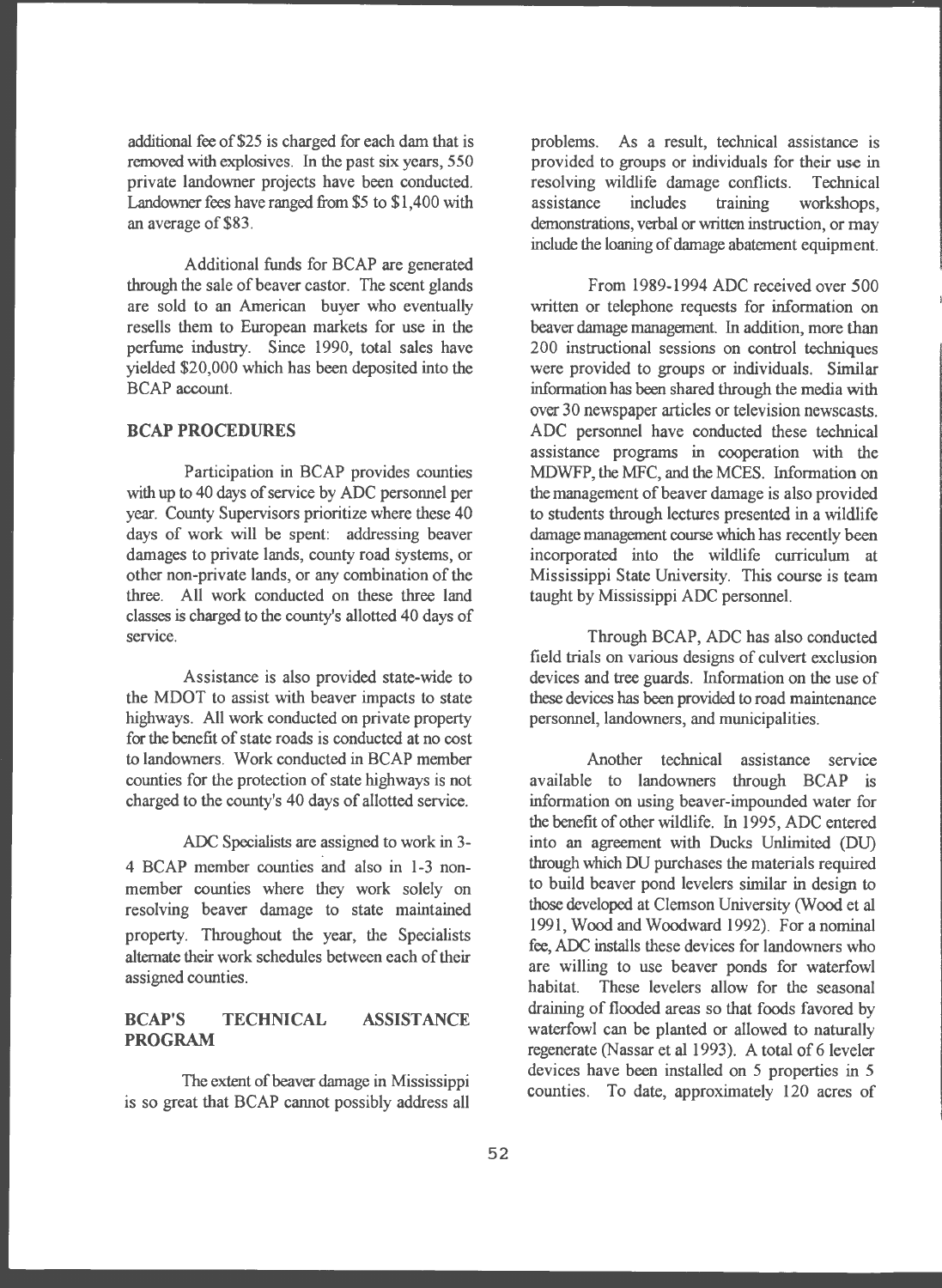wetland habitat have been developed at an average cost of \$12 per acre.

# **BCAP'S OPERATIONAL PROGRAM**

The ADC program uses and recommends nonlethal control methods, where practical (U.S. Department of Agriculture 1994). There are, however, no practical nonlethal control strategies for many beaver damage problems (Hill 1982). Lethal control is utilized to reduce local populations in areas where damage has occurred. When beavers must be taken, ADC removes the minimum number necessary to prevent additional damage. A variety of capture techniques are utilized by ADC (Fig. 6). To assist ADC with its operational program, the MDWFP has permitted ADC personnel to check traps every 72 hours, instead of the normal 36 hours, when conibear traps and leghold traps (set as drown sets only) are used. ADC personnel are also allowed to trap within the 100 foot right-of-way of public roads.

In addition to the control of local beaver populations, the ADC program uses binary explosives to remove beaver dams. The use of explosives, coupled with reductions in **local beaver**  populations, allows for more effective resolution to beaver-caused damages. In 1994, ADC used 2,876 pounds of explosives to remove 617 beaver dams.

### **BENEFITS OF BCAP**

The benefits of BCAP can be measured in a number of ways, one being its popularity with those who receive assistance through the program. Since its creation, voluntary participation in BCAP by counties has steadily increased (Figure 5). In 1995, 6 additional counties wanted to enroll in the program but could not because current funding levels limit participation to 50 counties. Another measure of the benefit of BCAP is the increases in state funding which have been provided by the Legislature through the years (Fig. 4).

To further measure the value of BCAP, the Advisory Board conducted a customer satisfaction survey in 1993 (BCAP Advisory Board 1993). This survey was sent to all 47 counties which were enrolled in BCAP at that time. Forty-one counties (87%) returned the survey. Three of the survey questions related directly to the services provided by BCAP.

When asked if their beaver damage problems were being addressed, a total of 26 (64% of the 41 counties which responded) counties felt BCAP was *completely* (9 counties or 22%) or *mostly* (17 counties or 42%) resolving their problems. Fourteen counties (34%) said BCAP solved *some* of their problems, with four counties noting that the extent of their problems and the limited amount of time (40 days) were insufficient to address all beaver damage problems. One county reported that BCAP was not addressing their problems.

When asked if BCAP services were worth the \$2,000 annual application fee, 38 (95%) of the 40 counties which answered the question felt that the services they received were worth the application fee. Two counties (5%) felt the services were not worth the fee.

When asked how much money their county would normally spend in one year to repair or control beaver damage if BCAP did not exist, 9 (24%) of the 38 responding counties estimated they would spend less than \$2,000; 29 (76%) estimated they would spend \$2,000 or more; and 16 (42%) said their normal costs to resolve beaver damages would exceed \$5,000 annually.

The survey results seem to indicate that counties are generally satisfied with BCAP with the exception that they wish more time could be devoted to resolving their problems.

# **CONCLUSION**

The cooperative relationships between all parties involved with BCAP make this a successful program. The Mississippi Legislature should be commended for initiating legislation to create a mechanism for addressing beaver problems within the state. The Advisory Board has provided ADC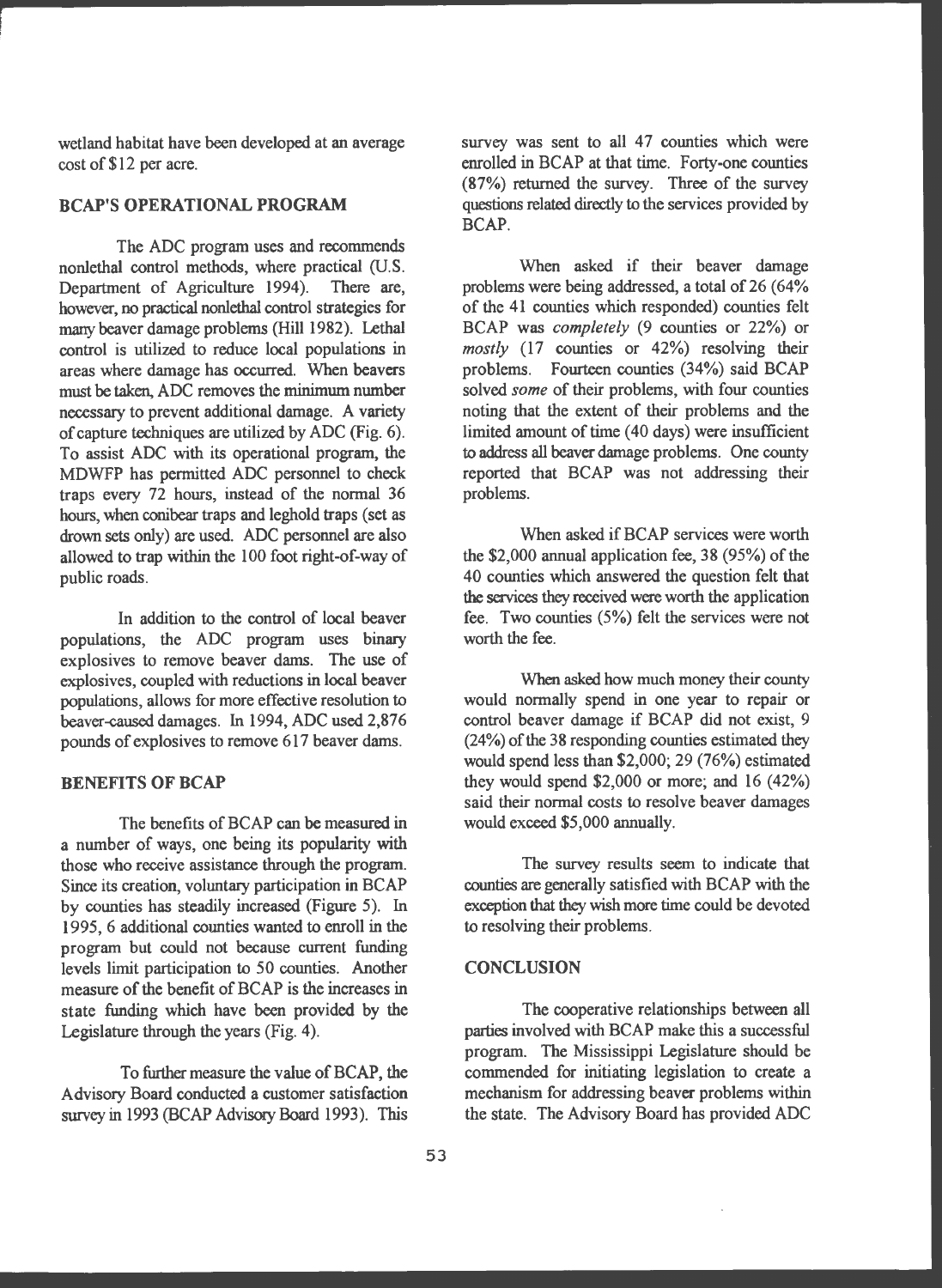with leadership and direction for administering the program, and the participating counties have prioritized the areas where BCAP services can best be utilized. With the predicted increase in beaver populations in Mississippi and throughout the southeastern United States (Southwick Associates 1994), plus a predicted decrease in commercial fur harvest within the United States as a result of the European Economic Community's Wild Fur Regulation (Bhat and White 1992, Decker and Batcheller 1993), the demand for beaver damage management programs is likely to continue.

# **LITERATURE CTTED**

- Anon. 1981. Report to the 1982 Legislature in reply to House Concurrent Resolution No. 50 regular session 1981. Report prepared by the Miss. Dept. of Wildlife Conservation and the Miss. Forestry Comm.
- Arner, D.H. and J.S. Dubose. 1978. Increase in beaver impounded water in Mississippi over a ten year period. Proc. Annual Conf. Southeastern Assoc. Fish and Wildlife Agencies 32: 150-153.
- Arner, D.H. and J.S. Dubose. 1979. The impact of the beaver on the environment and economics in the southeastern United States. Pages 241-247 *in* Proc. XIV International Wildlife Congress.
- BCAP Advisory Board. 1993. BCAP County Survey Response Summary. Unpubl. Report.
- Bhat, M.G. and R White. 1992. EEC's Wild Fur Regulations and wildlife damage implications. Probe 122:1.
- Bullock, J.F. and D.H Arner. 1985. Beaver damage to non-impounded timber in Mississippi. Southern J. Applied Forestry 9:137-140.
- Decker, T.A. and G.R Batcheller. 1993. Furbearer management in transition: challenges for the future. Northeast Wildlife 50:153-157.
- Hamrick, W.J., D.E. Steffen, G.M. Allen, and J. W. Lipe. 1986. Mississippi mail survey of trapper harvest and effort for the 1976-77 through 1982-83 seasons. Fed. Aid Project No. W-48, Mississippi Dept. of Wildlife Conservation.
- Hill, E.P. 1982. Beaver. Pages 256-281 *in* J.A. Chapman and G.A. Feldhamer, eds. Wild mammals of North America: biology, management, and economics. Johns Hopkins University Press, Baltimore, Maryland.
- Linscomb, G. 1994. U.S. Fur harvest (1970-1992) and fur value (1974-1992) statistics by state and region. International Association of Fish and Wildlife Agencies, Washington, D.C.
- Lipe, J.W., D.E. Steffen, C.M. Prince, and J. Caraway. 1990. Mississippi mail survey of trapper harvest and effort for the 1982- 83 through 1988-89 seasons. Fed. Aid Project No. W-48, Mississippi Dept. Wildlife, Fisheries, and Parks.
- Nassar, J.R., W.E. Cohen, and C.R. Hopkins. 1993. Waterfowl habitat management handbook for the lower Mississippi River Valley. Mississippi Cooperative Extension Service, Mississippi State, MS.
- Southwick Associates. 1993. State-by-state survey of furbearers with emphasis on nuisance animals. Prepared for the International Association of Fish and Wildlife Agencies Fur Resources Committee, Washington, D.C.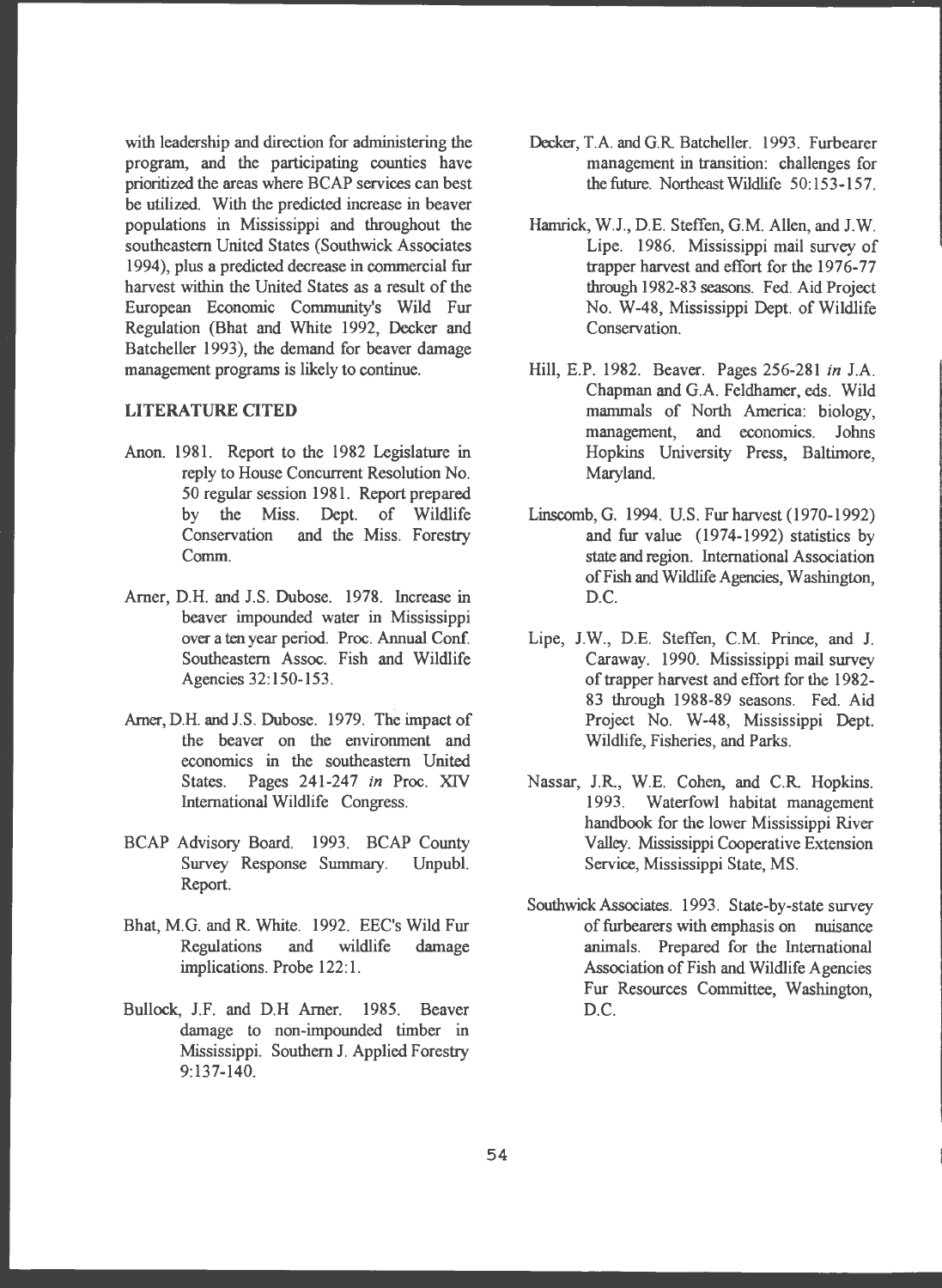- \_\_ \_ . 1994. State and provincial beaver status survey. Prepared for the International Association of Fish and Wildlife Agencies Fur Resources Committee, Washington, D.C.
- U.S. Department of Agriculture. 1994. Final environmental impact statement. Animal Damage Control Program. Washington, D.C.
- Wood, G.W., L.A. Woodward, and G. Yarrow. 1991 The Clemson beaver pond leveler. AFW Leaflet 1, Clemson Cooperative Extension Service, Clemson, SC.
- and \_\_\_\_\_. 1992. The Clemson beaver<br>pond leveler. Proc. Annual Conf. Proc. Annual Conf. Southeastern Assoc. Fish and Wildlife Agencies 46:179-187.
- Woodward, D.K. 1983. Beaver management in the southeastern United States: a review and update. Pages 163-165 in D.J. Decker, ed. Proc. First Eastern Wildlife Damage Control Conference, Ithaca, NY.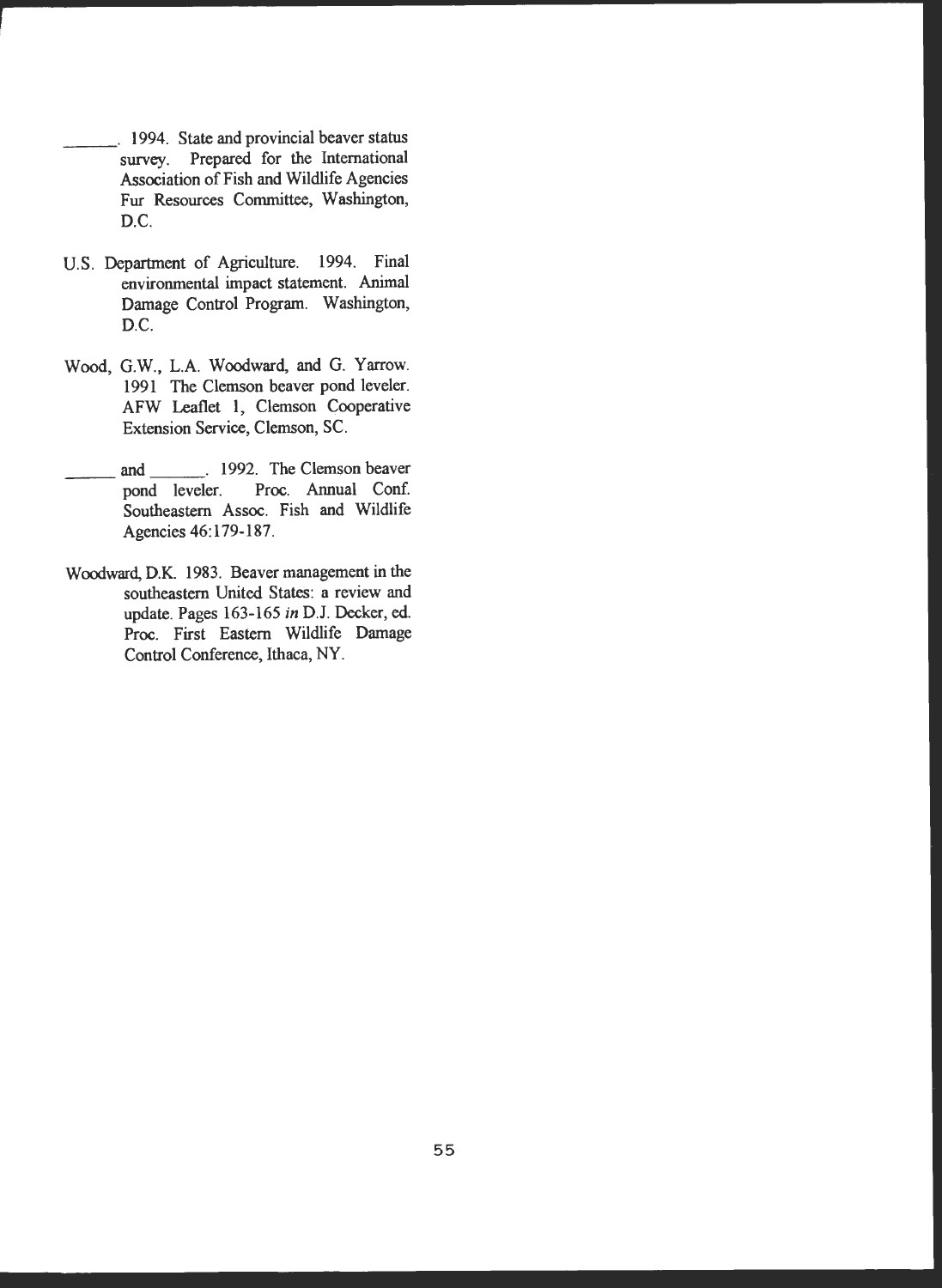

Fig. 1. Beaver harvest\pelt price,  $1976 - 1994$ .



Fig. 2. Trapping license sales, 1976 - 1994.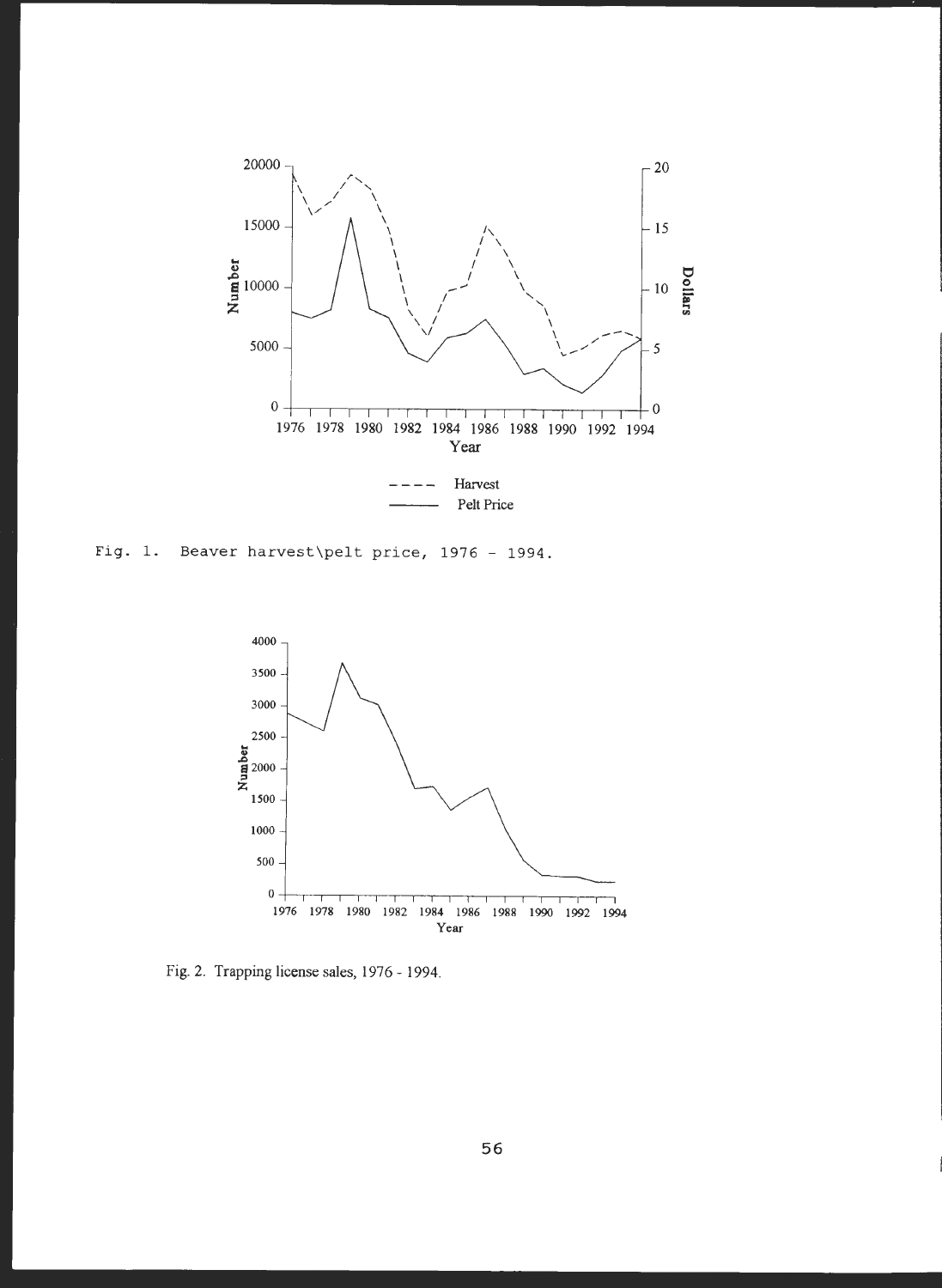

Creation of BCAP. Fig. 3.



Funding for BCAP. Fig.  $4.$